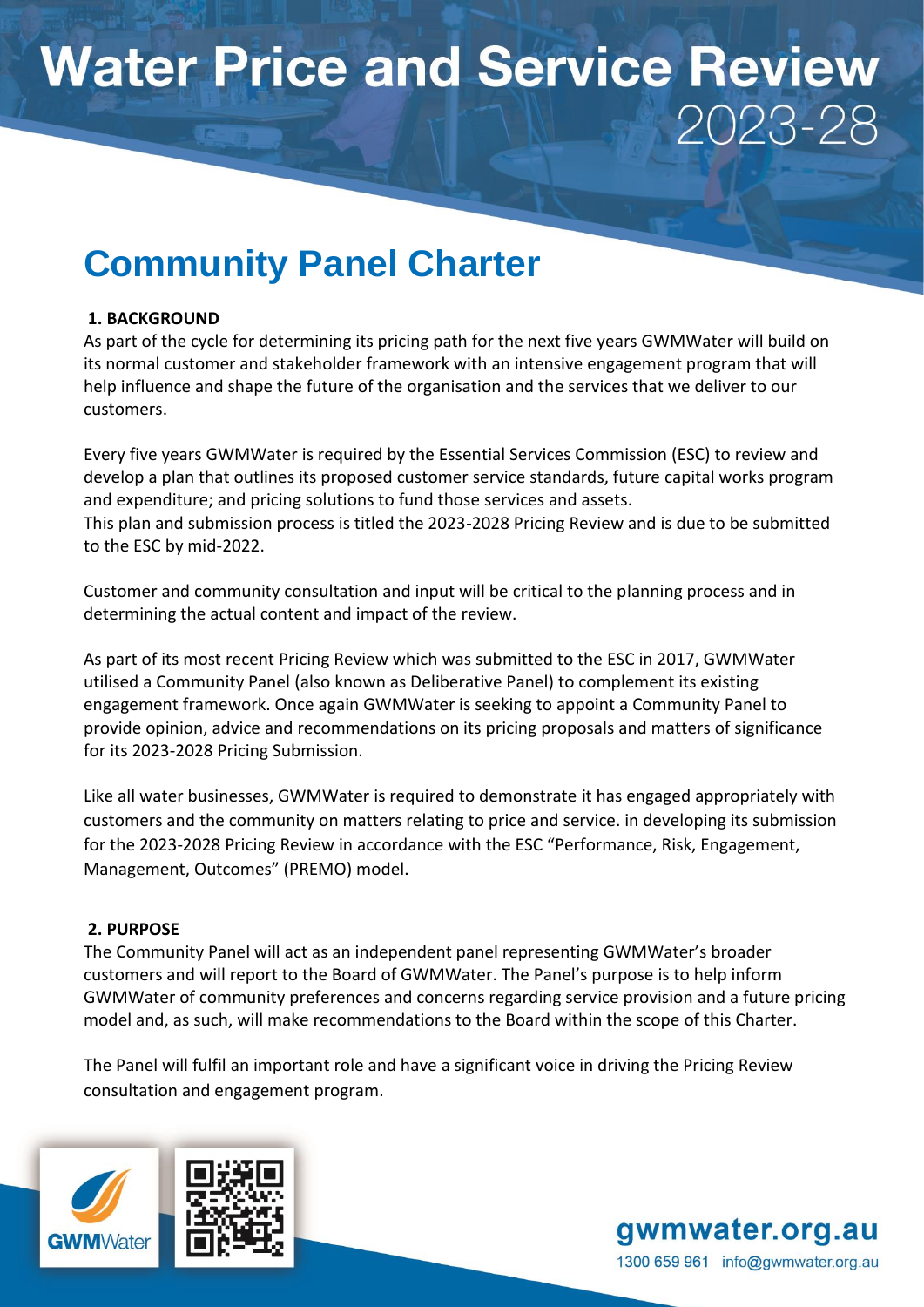#### **3. ROLES AND RESPONSIBILITIES**

The Community Panel will:

• act as a direct link between GWMWater customers and the Board,

• receive advice and information from GWMWater in either written reports or presentations to inform them of the elements of GWMWater's Pricing Proposal 2023-2028 so that they can challenge, question or support the elements from the perspective of the broad customer segment which they represent, and

• provide advice and recommendations to the Board of GWMWater to assist it in its deliberations when finalising GWMWater's Price Submission 2023-2028 to the ESC.

Recommendations from the Panel to the Board of GWMWater, whilst not binding, will be considered by the Board and when not accepted either in part or in full, an explanation and justification for the Board's position will be provided to the Community Panel for further consideration prior to finalisation and lodgement of the Price Submission to the ESC.

Any recommendations from the Community Panel not adopted by the Board will be noted in the final Price Submission and likewise any propositions made by GWMWater and not supported by the Community Panel will also be noted in the final price submission.

The activities and effectiveness of the Community Panel will be assessed regularly by the Board at each of its monthly meetings to ensure that it continues to fulfil the requirements and expectations of this Charter and represent the views of a 'typical customer' when deliberating on pricing proposals put to it by GWMWater.

Administrative support will be provided by GWMWater as required.

If and as required, the Community Panel may request additional information or clarification from GWMWater to assist it in its deliberations. The Community Panel can also, if it feels the need, seek clarification or interpretation from the ESC by requesting that GWMWater seek such clarification or interpretation on behalf of the Community Panel.

The Community Panel will complement the existing engagement and consultative processes which have been developed and implemented over the past several years for the purpose of reflecting Customer needs and expectations in GWMWater's 2023-2028 Price Submission.

These processes include:

- biannual customer and stakeholder workshops,
- customer surveys,
- issue specific focus groups,
- interactive feedback opportunities on the GWMWater website, and
- customer feedback forms.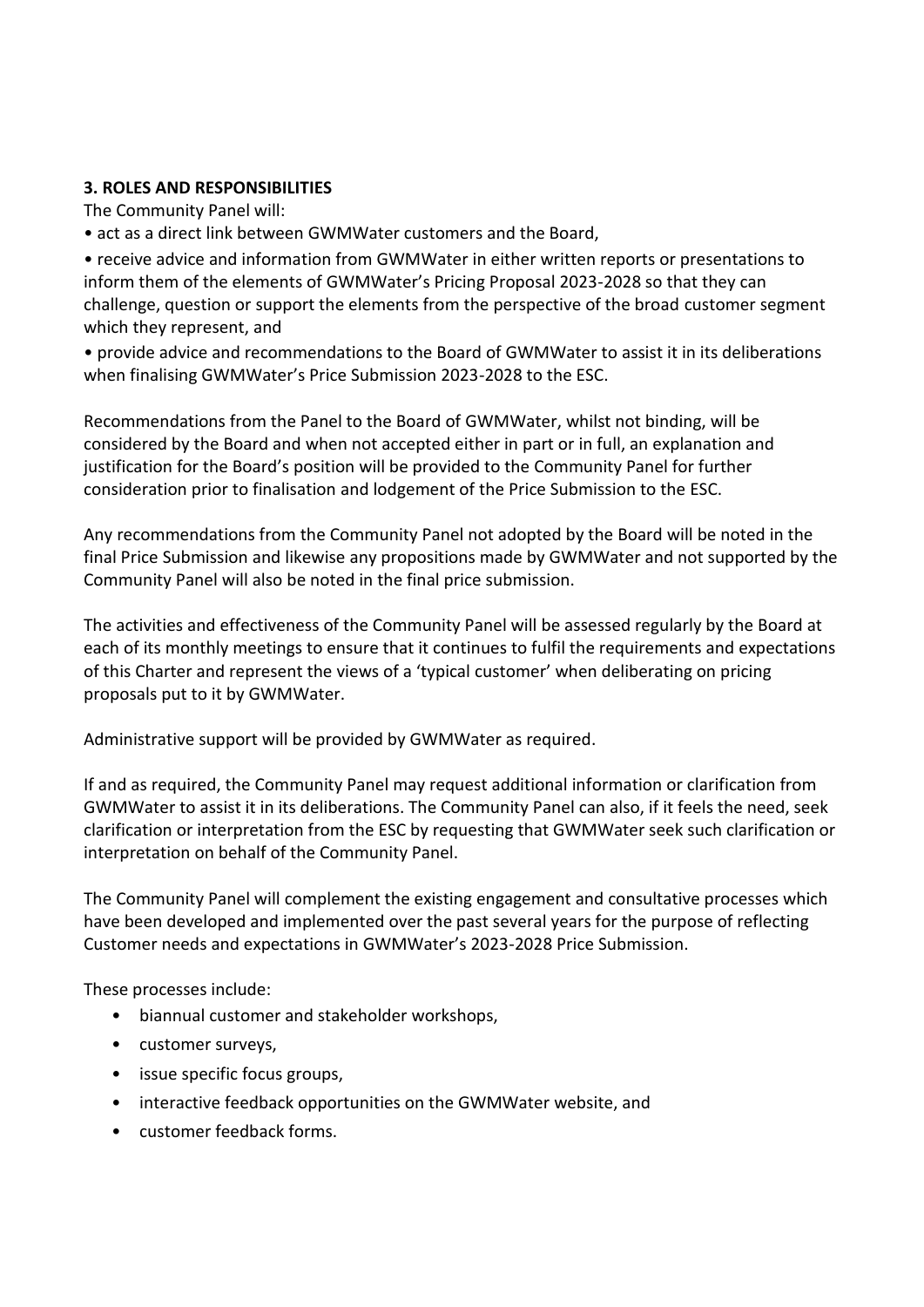The Community Panel will have the opportunity to examine and test the observations and directions that GWMWater has taken from these engagement and consultative processes to ensure that they reflect customers' needs and expectations.

#### **4. COMPOSITION**

The Community Panel will be chaired by an independent person nominated and appointed by the Board for a 12-month period.

The independent chairperson will have no current association with GWMWater other than they may be a customer and they will not have been a Director or an employee of GWMWater for at least the past three years.

The Community Panel will be comprised of up to fifteen people who represent the broad demographic segments of GWMWater's customer base and will be selected following an Expression of Interest process.

Selection of individuals to make up the Community Panel will be made by the Chairperson in consultation with the Chairperson of GWMWater, with the aim of representing the following customer segments, but not limited to:

- urban residential property owners from towns where a fully treated water supply is available and a sewerage system operates,
- urban residential property owners from towns where only a regulated water supply is available,
- urban residential tenants from towns where a fully treated water supply is available and a sewerage system operates,
- urban residential tenants from towns where only a regulated water supply is available,
- urban non-residential customers from towns where a fully treated water supply is available and a sewerage system operates,
- urban non-residential customers where a regulated water supply only is available,
- indigenous community representative,
- broad acre farmers who are customers of GWMWater,
- intensive agricultural operators who are customers of GWMWater,
- mining or extraction customers,
- manufacturing customers,
- sporting clubs which receive a supply of water from GWMWater,
- recreational water operators (Lake Committees of Management) who receive a water supply from GWMWater,
- welfare or support sector agencies to represent the views of customers who may experience financial hardship, and
- environment.